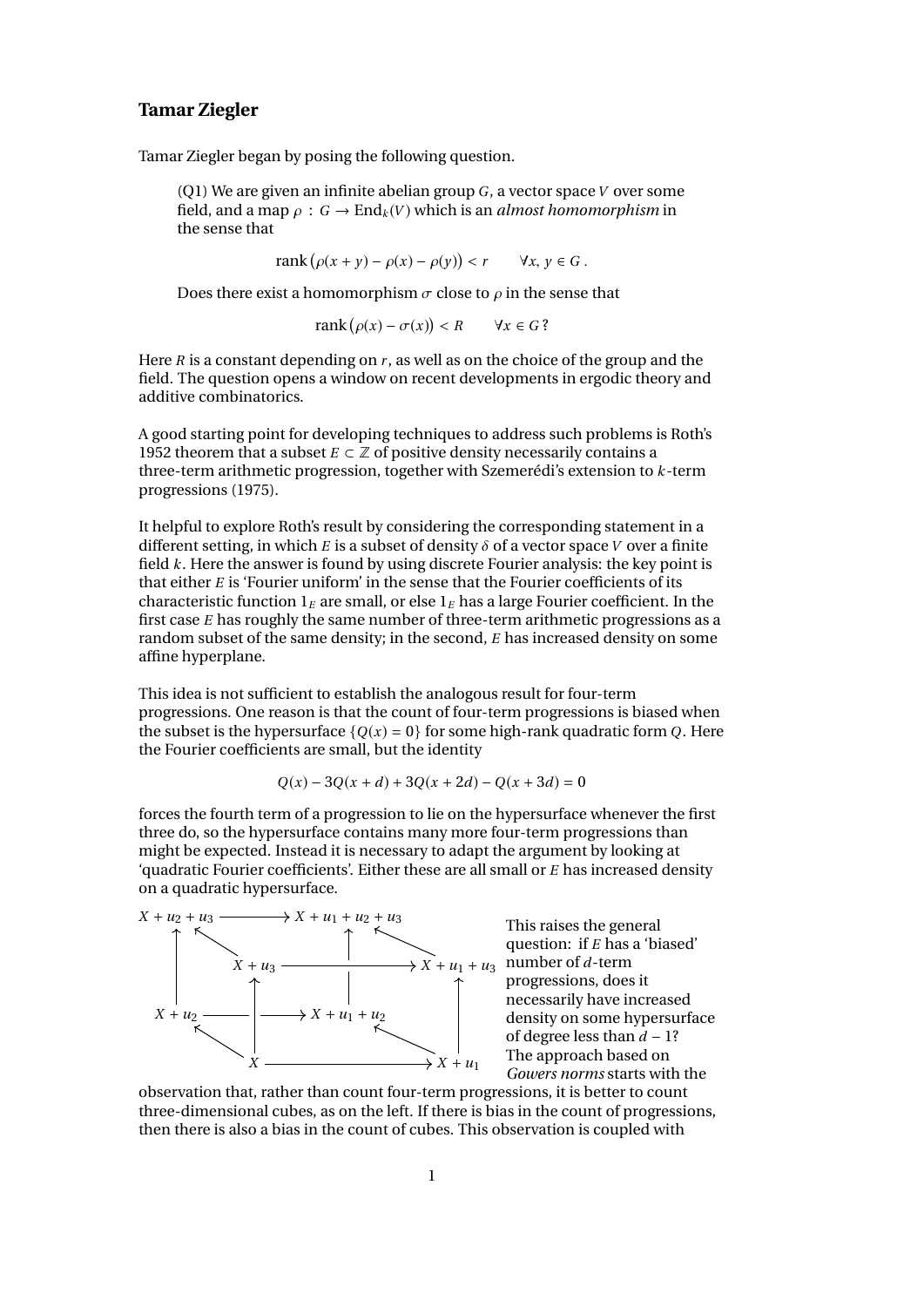another, that if char( $k$ ) > *d*, then *P* :  $V \rightarrow k$  is a polynomial of degree less that *d* if and only if it vanishes on every *d*-dimensional cube in the sense that the alternating sum of its values at the vertices vanishes.

In terms of cubes, the question becomes the following.

(Q2) If the number of *d*-dimensional cubes in *E* is not as in a random set, is it necessarily true that *E* has increased density on a hypersurface of degree less than  $d$  (char( $k$ ) >  $d$ )?

Before addressing this, Ziegler turned to the ergodic theory approach, which is based on *Furstenberg's correspondence principle*. Under this, the statement that there are *k*-term progressions in a set  $E \subset \mathbb{N}$  is translated to one about multiple return times for a distinguished subset *A* of a measure space *X* with a measurepreserving map  $T : X \rightarrow X$ : if

$$
\mu(A \cap T^{-n}A \cap \dots \cap T^{-kn}A) > 0 \tag{1}
$$

for some *n*, then *E* contains a  $k + 1$ -term progression. Furstenbergs's idea was to study such questions about return times by using morphisms to simpler measure-preserving systems.

Ziegler illustrated how this works by outlining an alternative approach to Roth's theorem. The argument has the same general shape as the original, but now the two cases are distinguished by whether or not *T* has non-trivial eigenfunctions. If not, then

$$
\frac{1}{N} \sum_{n \le N} \mu(A \cap T^{-n}A \cap T^{-2n}A) \to \mu(A)^3
$$

and we are done; otherwise there are non-trivial eigenfunctions  $\psi_i$ , with  $\psi(x) = \lambda \psi(x)$ . When normalized, one or more of these determine a more  $\psi(Tx) = \lambda \psi(x)$ . When normailzed, one or more of these determine a morphism from *X* to a much simpler dynamical system,

$$
\pi: X \to Z := \prod_i S^1.
$$

This is a *Kronecker system*: *Z* is an abelian group with Haar measure and multiplication by the eigenvalues  $\lambda_i$  determines a rotation  $S: Z \rightarrow Z$ . In the Kronecker system, the inequality (1) can be established by showing that the sum

$$
\frac{1}{N}\sum_{n\leq N}\pi_{*}\mu(\pi_{*}A\cap S^{-n}\pi_{*}A\cap S^{-2n}\pi_{*}A)
$$

is positive. By replacing *A* by its characteristic function, one is then led to consider the asymptotic behaviour of averages the form

$$
\frac{1}{N}\sum_{1}^{N}\int \pi_{*}f(z)\pi_{*}f(z+n\alpha)\pi_{*}f(z+2n\alpha)\,d\pi_{*}\mu
$$

for some positive function *f* . This is much more straightforward than the original problem.

To extend the picture to four-term and longer progressions, one needs to replace the eigenfunctions  $\psi_i$ , on which the action of *T* is linear, by 'quadratic' and higher degree<br>'nolynomials'. So we now consider a space *X* with measure *u* and a measure-'polynomials'. So we now consider a space *X* with measure  $\mu$  and a measure